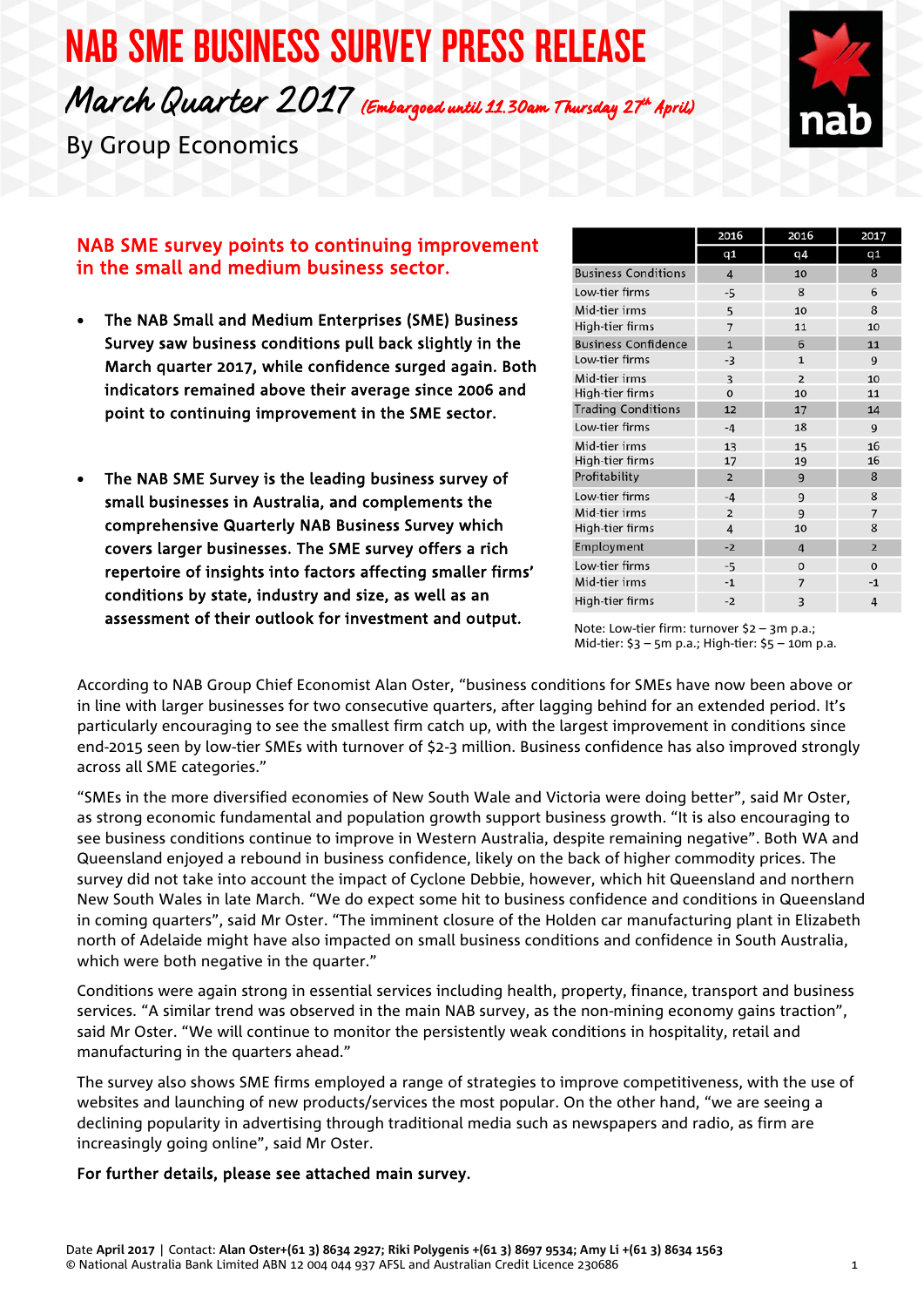#### **NAB SME Business Survey**

 $_{\text{Index}}$  SME Business Conditions and Confidence (net bal, sa)



Note: Dotted line denote long-run averages







Index SME Business Conditions and Confidence by







## Index SME Business Conditions and Confidence by State (net bal, sa)